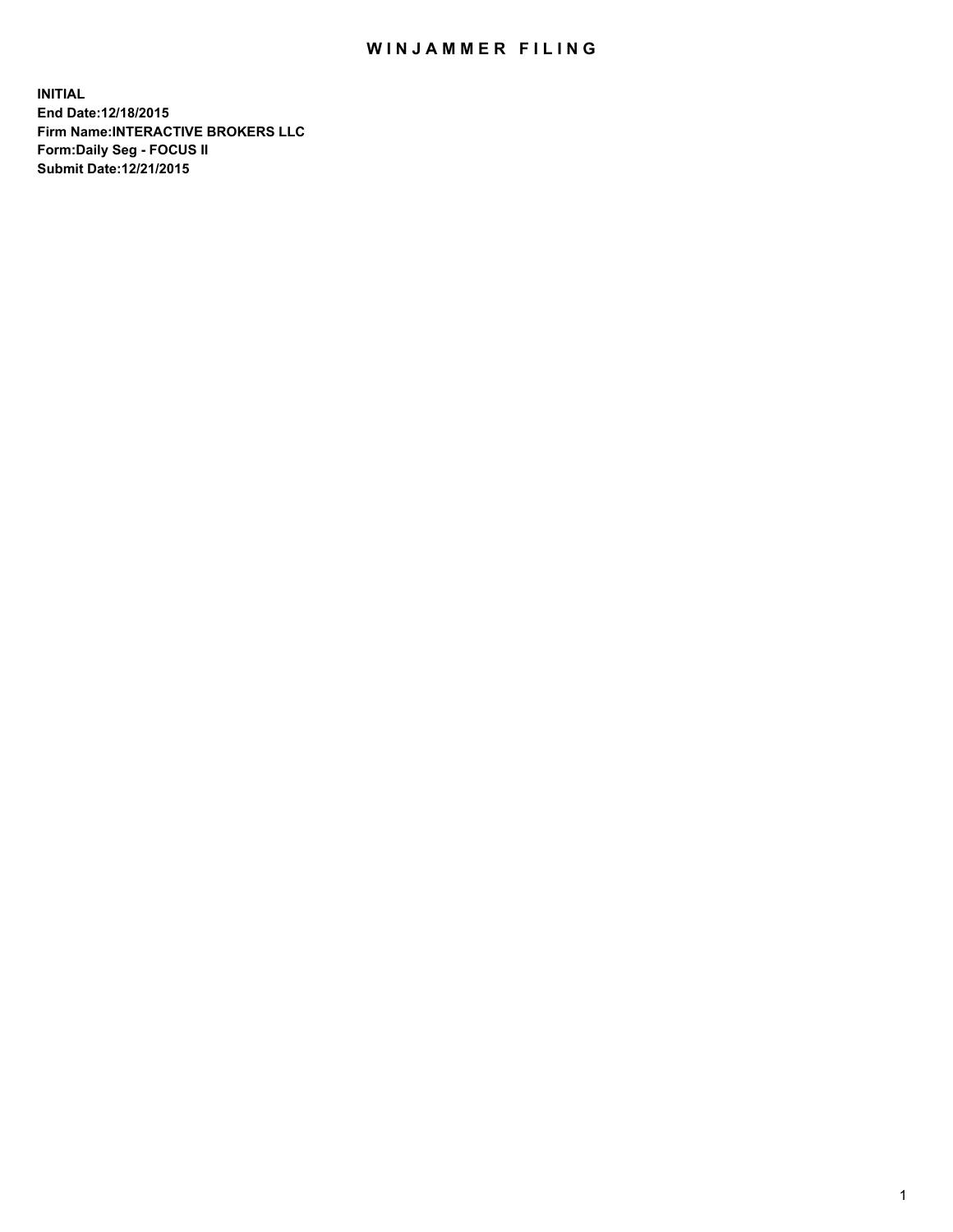## **INITIAL End Date:12/18/2015 Firm Name:INTERACTIVE BROKERS LLC Form:Daily Seg - FOCUS II Submit Date:12/21/2015 Daily Segregation - Cover Page**

| Name of Company<br><b>Contact Name</b><br><b>Contact Phone Number</b><br><b>Contact Email Address</b>                                                                                                                                                                                                                         | <b>INTERACTIVE BROKERS LLC</b><br><b>Alex Parker</b><br>203-618-7738<br>aparker@interactivebrokers.com |
|-------------------------------------------------------------------------------------------------------------------------------------------------------------------------------------------------------------------------------------------------------------------------------------------------------------------------------|--------------------------------------------------------------------------------------------------------|
| FCM's Customer Segregated Funds Residual Interest Target (choose one):<br>a. Minimum dollar amount: ; or<br>b. Minimum percentage of customer segregated funds required:% ; or<br>c. Dollar amount range between: and; or<br>d. Percentage range of customer segregated funds required between:% and%.                        | <u>0</u><br><u>155,000,000 245,000,000</u><br>00                                                       |
| FCM's Customer Secured Amount Funds Residual Interest Target (choose one):<br>a. Minimum dollar amount: ; or<br>b. Minimum percentage of customer secured funds required:% ; or<br>c. Dollar amount range between: and; or<br>d. Percentage range of customer secured funds required between: % and %.                        | $\overline{\mathbf{0}}$<br>80,000,000 120,000,000<br>00                                                |
| FCM's Cleared Swaps Customer Collateral Residual Interest Target (choose one):<br>a. Minimum dollar amount: ; or<br>b. Minimum percentage of cleared swaps customer collateral required:%; or<br>c. Dollar amount range between: and; or<br>d. Percentage range of cleared swaps customer collateral required between:% and%. | <u>0</u><br>0 <sub>0</sub><br><u>00</u>                                                                |

Attach supporting documents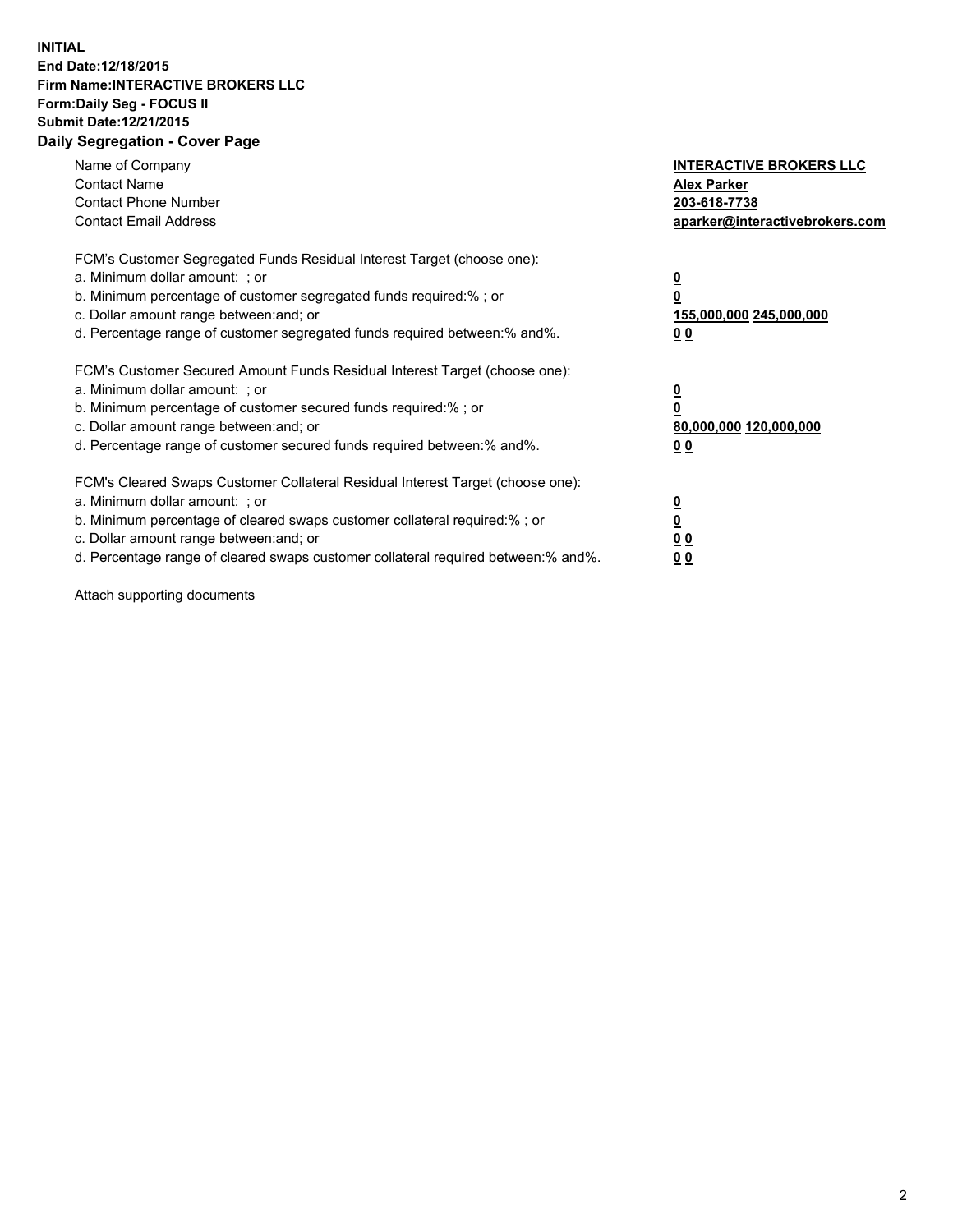## **INITIAL End Date:12/18/2015 Firm Name:INTERACTIVE BROKERS LLC Form:Daily Seg - FOCUS II Submit Date:12/21/2015 Daily Segregation - Secured Amounts**

|                | Daily Ocglegation - Occuled Amounts                                                         |                                  |
|----------------|---------------------------------------------------------------------------------------------|----------------------------------|
|                | Foreign Futures and Foreign Options Secured Amounts                                         |                                  |
|                | Amount required to be set aside pursuant to law, rule or regulation of a foreign            | $0$ [7305]                       |
|                | government or a rule of a self-regulatory organization authorized thereunder                |                                  |
| 1.             | Net ledger balance - Foreign Futures and Foreign Option Trading - All Customers             |                                  |
|                | A. Cash                                                                                     | 329, 315, 262 [7315]             |
|                | B. Securities (at market)                                                                   | $0$ [7317]                       |
| 2.             | Net unrealized profit (loss) in open futures contracts traded on a foreign board of trade   | 3,335,323 [7325]                 |
| 3.             | Exchange traded options                                                                     |                                  |
|                | a. Market value of open option contracts purchased on a foreign board of trade              | <b>19,617</b> [7335]             |
|                | b. Market value of open contracts granted (sold) on a foreign board of trade                | $-25,031$ [7337]                 |
| 4.             | Net equity (deficit) (add lines 1.2. and 3.)                                                | 332,645,171 [7345]               |
| 5.             | Account liquidating to a deficit and account with a debit balances - gross amount           | 805,411 [7351]                   |
|                | Less: amount offset by customer owned securities                                            | 0 [7352] 805,411 [7354]          |
| 6.             | Amount required to be set aside as the secured amount - Net Liquidating Equity              | 333,450,582 [7355]               |
|                | Method (add lines 4 and 5)                                                                  |                                  |
| 7.             | Greater of amount required to be set aside pursuant to foreign jurisdiction (above) or line | 333,450,582 [7360]               |
|                | 6.                                                                                          |                                  |
|                | FUNDS DEPOSITED IN SEPARATE REGULATION 30.7 ACCOUNTS                                        |                                  |
| $\mathbf{1}$ . | Cash in banks                                                                               |                                  |
|                | A. Banks located in the United States                                                       | <b>149</b> [7500]                |
|                | B. Other banks qualified under Regulation 30.7                                              | 0 [7520] 149 [7530]              |
| 2.             | Securities                                                                                  |                                  |
|                | A. In safekeeping with banks located in the United States                                   | 369,895,611 [7540]               |
|                | B. In safekeeping with other banks qualified under Regulation 30.7                          | 0 [7560] 369,895,611 [7570]      |
| 3.             | Equities with registered futures commission merchants                                       |                                  |
|                | A. Cash                                                                                     | $0$ [7580]                       |
|                | <b>B.</b> Securities                                                                        | $0$ [7590]                       |
|                | C. Unrealized gain (loss) on open futures contracts                                         | $0$ [7600]                       |
|                | D. Value of long option contracts                                                           | $0$ [7610]                       |
|                | E. Value of short option contracts                                                          | 0 [7615] 0 [7620]                |
| 4.             | Amounts held by clearing organizations of foreign boards of trade                           |                                  |
|                | A. Cash                                                                                     | $0$ [7640]                       |
|                | <b>B.</b> Securities                                                                        | $0$ [7650]                       |
|                | C. Amount due to (from) clearing organization - daily variation                             | $0$ [7660]                       |
|                | D. Value of long option contracts                                                           | $0$ [7670]                       |
| 5.             | E. Value of short option contracts                                                          | 0 [7675] 0 [7680]                |
|                | Amounts held by members of foreign boards of trade                                          |                                  |
|                | A. Cash<br><b>B.</b> Securities                                                             | 91,155,412 [7700]                |
|                |                                                                                             | $0$ [7710]<br>3,980,384 [7720]   |
|                | C. Unrealized gain (loss) on open futures contracts<br>D. Value of long option contracts    | 19,625 [7730]                    |
|                | E. Value of short option contracts                                                          | -25,031 [7735] 95,130,390 [7740] |
| 6.             | Amounts with other depositories designated by a foreign board of trade                      |                                  |
| 7.             | Segregated funds on hand                                                                    | 0 [7760]<br>$0$ [7765]           |
| 8.             | Total funds in separate section 30.7 accounts                                               | 465,026,150 [7770]               |
| 9.             | Excess (deficiency) Set Aside for Secured Amount (subtract line 7 Secured Statement         | 131,575,568 [7380]               |
|                | Page 1 from Line 8)                                                                         |                                  |
| 10.            | Management Target Amount for Excess funds in separate section 30.7 accounts                 | 80,000,000 [7780]                |
| 11.            | Excess (deficiency) funds in separate 30.7 accounts over (under) Management Target          | 51,575,568 [7785]                |
|                |                                                                                             |                                  |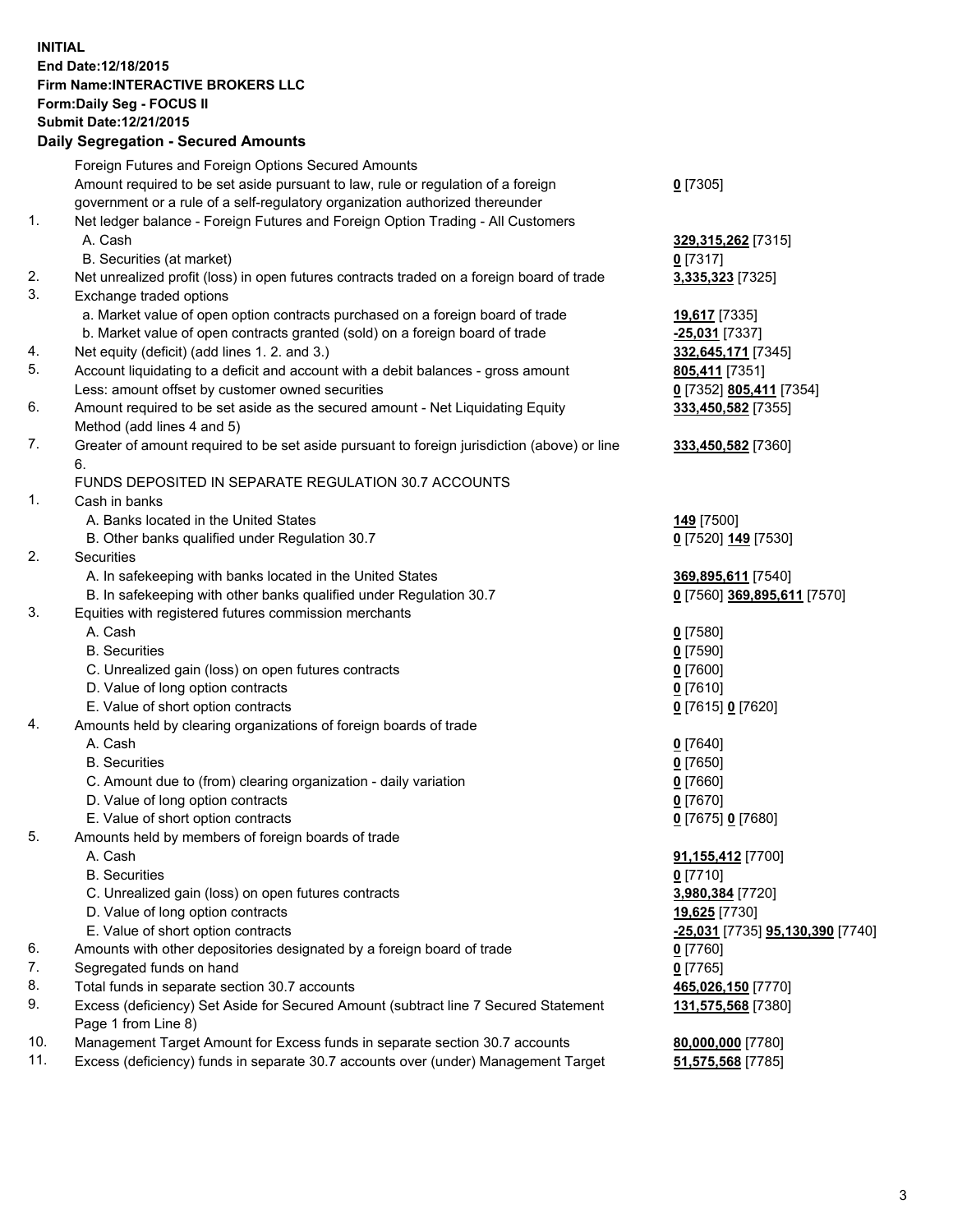**INITIAL End Date:12/18/2015 Firm Name:INTERACTIVE BROKERS LLC Form:Daily Seg - FOCUS II Submit Date:12/21/2015 Daily Segregation - Segregation Statement** SEGREGATION REQUIREMENTS(Section 4d(2) of the CEAct) 1. Net ledger balance A. Cash **2,630,316,805** [7010] B. Securities (at market) **0** [7020] 2. Net unrealized profit (loss) in open futures contracts traded on a contract market **37,337,329** [7030] 3. Exchange traded options A. Add market value of open option contracts purchased on a contract market **67,539,777** [7032] B. Deduct market value of open option contracts granted (sold) on a contract market **-153,287,761** [7033] 4. Net equity (deficit) (add lines 1, 2 and 3) **2,581,906,150** [7040] 5. Accounts liquidating to a deficit and accounts with debit balances - gross amount **263,926** [7045] Less: amount offset by customer securities **0** [7047] **263,926** [7050] 6. Amount required to be segregated (add lines 4 and 5) **2,582,170,076** [7060] FUNDS IN SEGREGATED ACCOUNTS 7. Deposited in segregated funds bank accounts A. Cash **324,144,681** [7070] B. Securities representing investments of customers' funds (at market) **1,477,704,238** [7080] C. Securities held for particular customers or option customers in lieu of cash (at market) **0** [7090] 8. Margins on deposit with derivatives clearing organizations of contract markets A. Cash **29,764,024** [7100] B. Securities representing investments of customers' funds (at market) **1,064,586,010** [7110] C. Securities held for particular customers or option customers in lieu of cash (at market) **0** [7120] 9. Net settlement from (to) derivatives clearing organizations of contract markets **12,480,871** [7130] 10. Exchange traded options A. Value of open long option contracts **67,518,039** [7132] B. Value of open short option contracts **-153,266,062** [7133] 11. Net equities with other FCMs A. Net liquidating equity **0** [7140] B. Securities representing investments of customers' funds (at market) **0** [7160] C. Securities held for particular customers or option customers in lieu of cash (at market) **0** [7170] 12. Segregated funds on hand **0** [7150] 13. Total amount in segregation (add lines 7 through 12) **2,822,931,801** [7180] 14. Excess (deficiency) funds in segregation (subtract line 6 from line 13) **240,761,725** [7190] 15. Management Target Amount for Excess funds in segregation **155,000,000** [7194] **85,761,725** [7198]

16. Excess (deficiency) funds in segregation over (under) Management Target Amount Excess